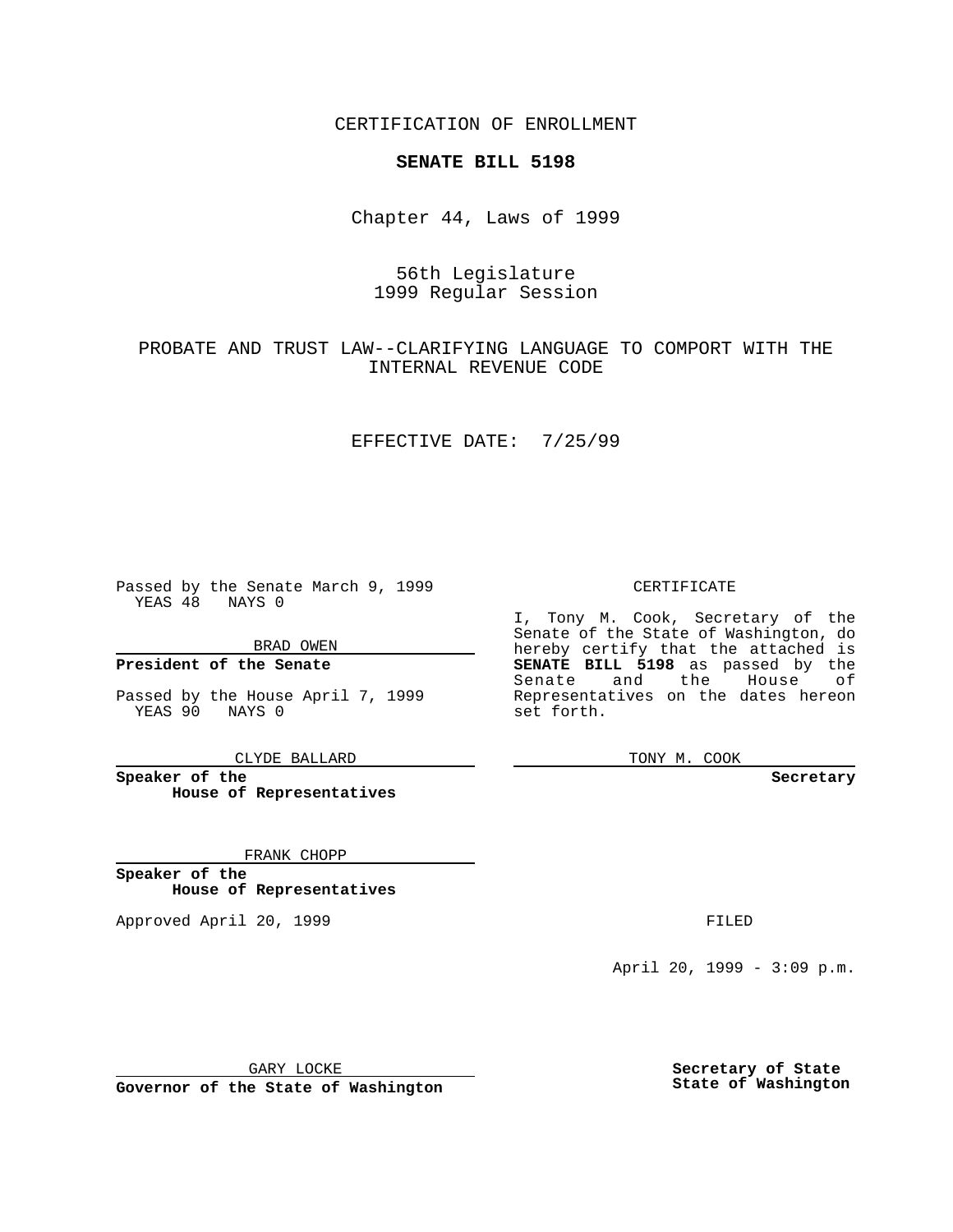### **SENATE BILL 5198** \_\_\_\_\_\_\_\_\_\_\_\_\_\_\_\_\_\_\_\_\_\_\_\_\_\_\_\_\_\_\_\_\_\_\_\_\_\_\_\_\_\_\_\_\_\_\_

\_\_\_\_\_\_\_\_\_\_\_\_\_\_\_\_\_\_\_\_\_\_\_\_\_\_\_\_\_\_\_\_\_\_\_\_\_\_\_\_\_\_\_\_\_\_\_

Passed Legislature - 1999 Regular Session

**State of Washington 56th Legislature 1999 Regular Session By** Senators Johnson and Kline

Read first time 01/15/1999. Referred to Committee on Judiciary.

 AN ACT Relating to updating the probate and trust law to comport with Internal Revenue Code language; and amending RCW 11.108.060.

BE IT ENACTED BY THE LEGISLATURE OF THE STATE OF WASHINGTON:

 **Sec. 1.** RCW 11.108.060 and 1997 c 252 s 86 are each amended to read as follows:

 For an estate that exceeds the amount exempt from tax by virtue of 7 the ((unified)) credit under section 2010 of the Internal Revenue Code, if taking into account applicable adjusted taxable gifts as defined in section 2001(b) of the Internal Revenue Code, any marital deduction gift that is conditioned upon the transferor's spouse surviving the transferor for a period of more than six months, is governed by the following:

 (1) A survivorship requirement expressed in the governing instrument in excess of six months, other than survival by a spouse of a common disaster resulting in the death of the transferor, does not apply to property passing under the marital deduction gift, and for the gift, the survivorship requirement is limited to a six-month period beginning with the transferor's death.